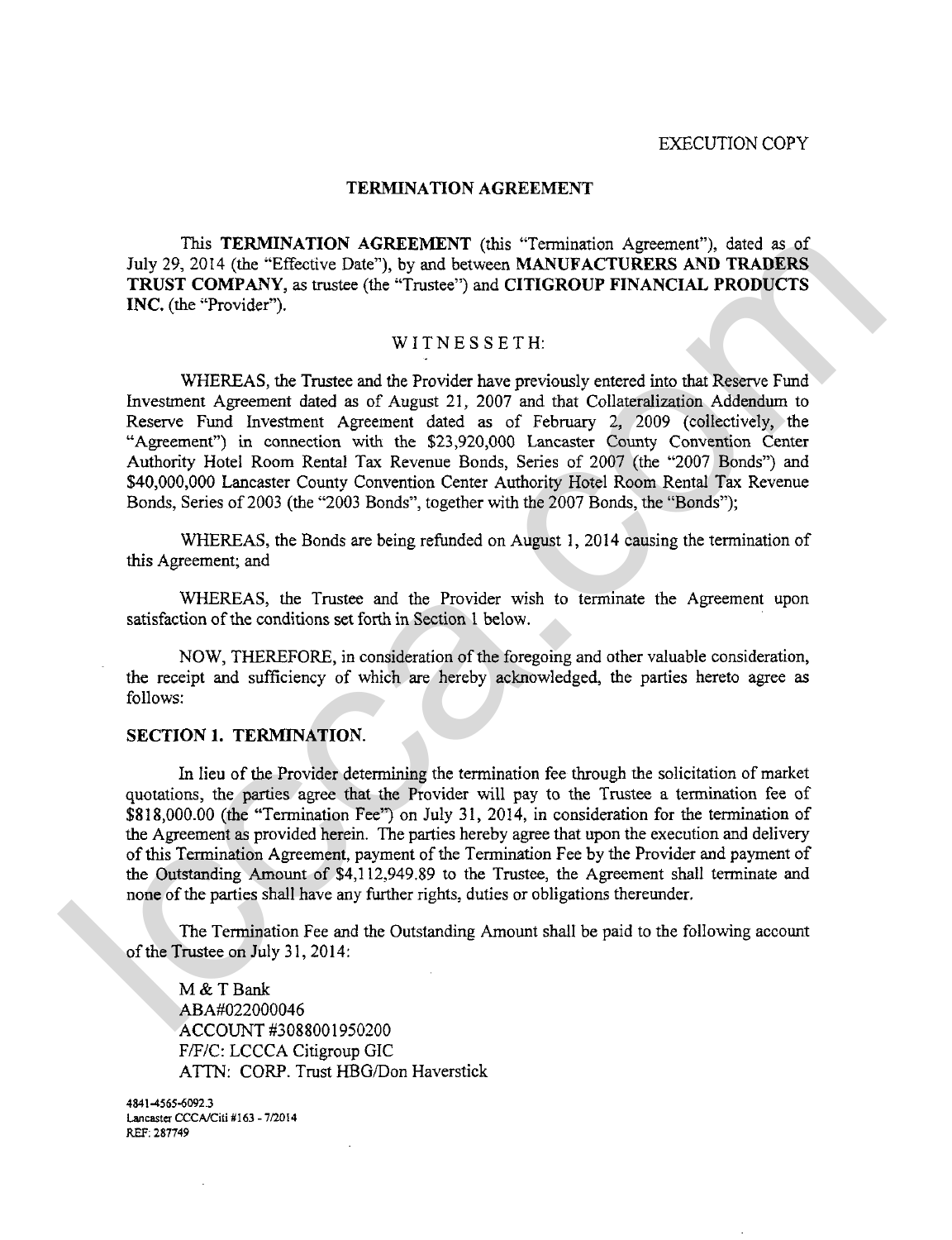For and in consideration of the mutual promises contained herein and other good and valuable consideration, each of the parties to this Termination Agreement hereby irrevocably and unconditionally releases, remises, acquits, and forever discharges each of the other parties to this Termination Agreement from any and all charges, complaints, claims, liabilities, obligations, promises, agreements, controversies, damages, actions, causes of action, suits, rights, demands, costs, losses, debts, compensation, advances, taxes, reimbursements and expenses, and any other claims of any kind or nature whatsoever, known or unknown, suspected or unsuspected, foreseen or unforeseen, based upon, arising out of, or relating to any agreement, transaction or occurrence from the beginning of time to the date of this Termination Agreement relating to the Agreement. costs, loster, dots, comparation, atlowance, itses, trainwarenents and expenses, comparation in the beginning of the beginning of the train of the relation of the relation of the relation of the relation of the relation of

### **SECTION 2. DEFINITIONS.**

All capitalized terms used in this Termination Agreement and not otherwise defined shall have the meanings set forth in the Agreement.

# **SECTION 3. GOVERNING LAW.**

**THIS TERMINATION AGREEMENT SHALL BE GOVERNED BY, AND CONSTRUED IN ACCORDANCE WITH, THE LAWS OF THE STATE OF NEW YORK AND APPLICABLE FEDERAL LAW WITHOUT REGARD TO CHOICE OF LAW RULES.** 

## **SECTION 4. HEADINGS.**

Section headings in this Termination Agreement are included herein for convenience of reference only and shall not have any effect for purposes of interpretation or construction of the terms of this Termination Agreement.

## **SECTION 5. COUNTERPARTS.**

This Termination Agreement may be signed in any number of counterpart copies, but all such copies shall constitute one and the same instrument.

### **SECTION 6. REPRESENTATIONS.**

Each party hereto hereby represents and warrants to the other that this Termination Agreement has been duly authorized and has been validly executed by its duly authorized representatives.

[Remainder of Page Left Intentionally Blank]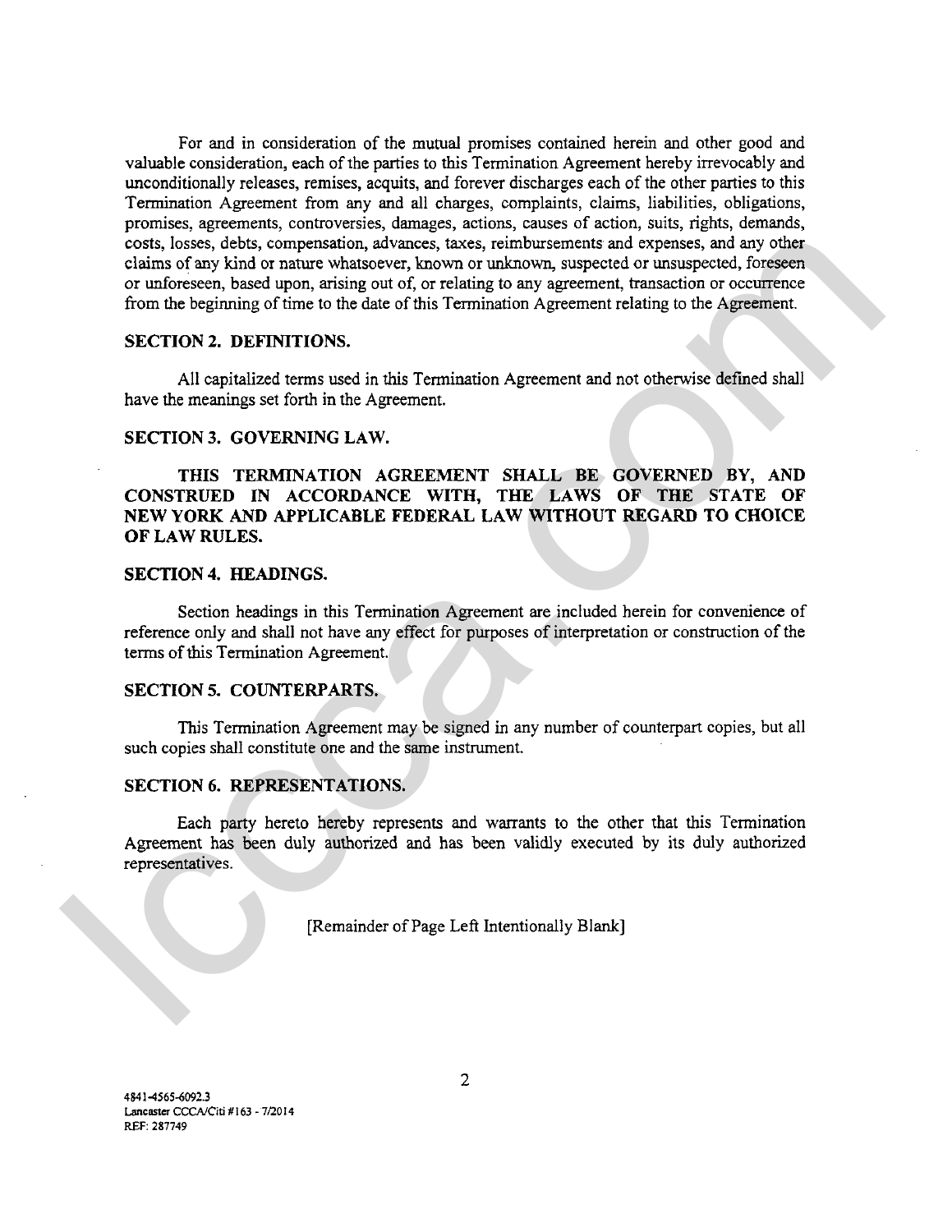IN WITNESS WHEREOF, the **parties** hereto have caused this Termination **Agreement** to be executed by their respective duly authorized representatives, all as of the **date** and year **fust**  written above.

> MANUFACTURERS AND TRADERS **TRUST COMPANY, as** TNsfee

By:  $\begin{array}{c} \begin{array}{c} \text{B} \\ \text{Name:} \end{array} \end{array}$ **SECULARE SECULARES IN THE SECURE AND TRADERS TRUST<br>
<b>NANUFACTURERS AND TRADERS TRUST**<br> **NAMUFACTURERS AND TRADERS TRUST**<br> **INCOMPANY, as Trustee**<br> **By:** (<br> **I-CITIOROUP FINANCIAL PRODUCTS INC., as**<br> **Provider** MANUFACTIRERS AND TRADERS TRUST<br>
COMPANY, as Trages<br>
By ...<br>
News: A straight Manufaction<br>
True And Manufaction<br>
Consented to:<br>
Consented to:<br>
Consented to:<br>
Consented to:<br>
CANCASTER COUNTY CONVENTION<br>
The Executive Dility

CITIGROUP FINANCIAL **PRODUCTS NC.,** as Provider

| By:    |  |  |  |
|--------|--|--|--|
| Name:  |  |  |  |
| Title: |  |  |  |

Consented to:

LANCASTER COUNTY CONVENTION **CENTER** AUTHORITY

**BY** 

Name Kevin R Mollov **Title** Executive Director

**4841456560923 Lancaster CCCA/Citi #163 - 7/2014 REF: <sup>287749</sup>**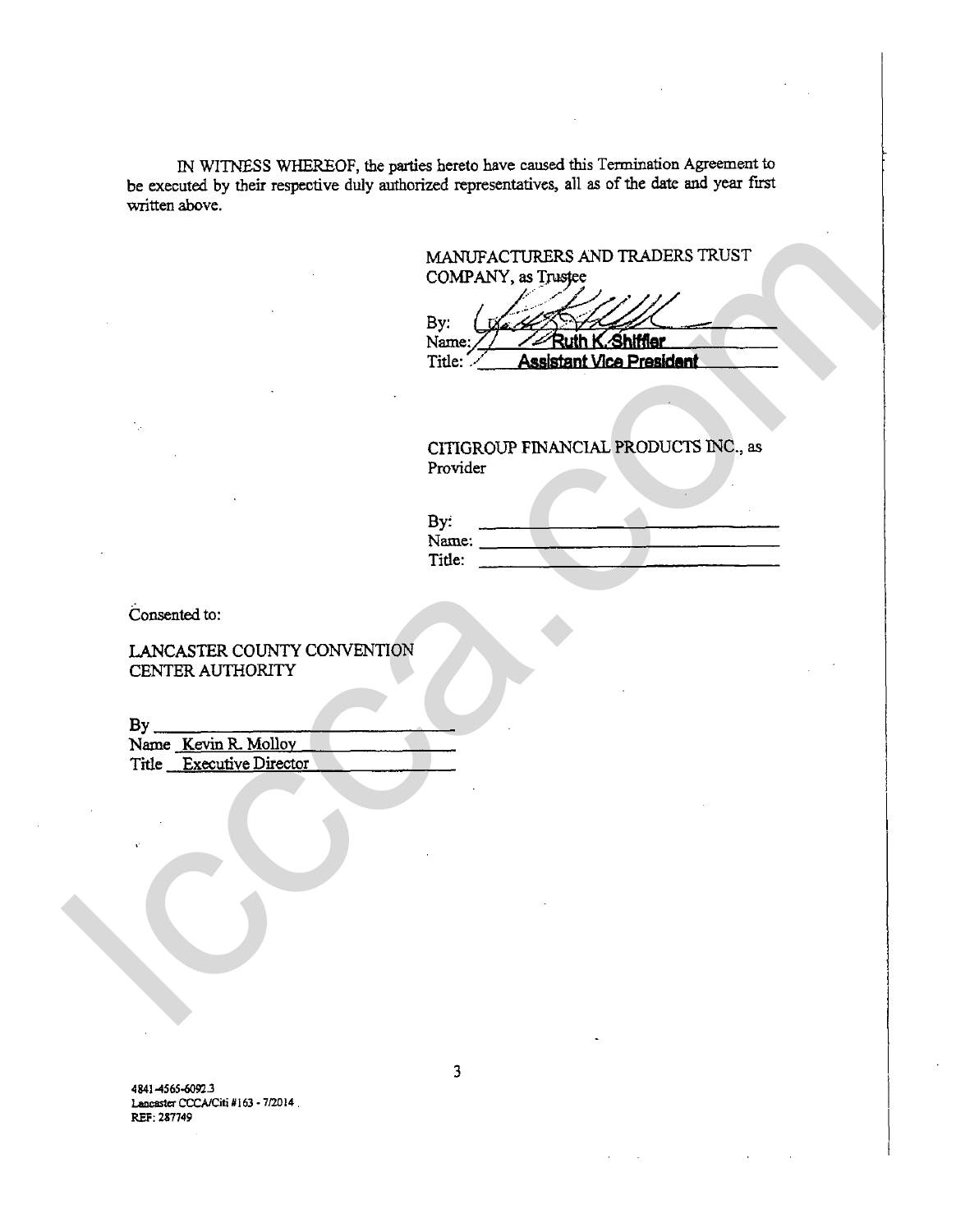IN **WITNESS WHEREOF, the parties hereto have caused this Termination Agreement to be executed by their respective duly authorized representatives, all as of the date and year first written above.** 

|                                                  | MANUFACTURERS AND TRADERS TRUST<br>COMPANY, as Trustee                                                                                                                                                                                                                                                                                                                                                               |
|--------------------------------------------------|----------------------------------------------------------------------------------------------------------------------------------------------------------------------------------------------------------------------------------------------------------------------------------------------------------------------------------------------------------------------------------------------------------------------|
|                                                  | By:<br>Name: $\frac{1}{\sqrt{1-\frac{1}{2}}}\left\{ \frac{1}{2} + \frac{1}{2} + \frac{1}{2} + \frac{1}{2} + \frac{1}{2} + \frac{1}{2} + \frac{1}{2} + \frac{1}{2} + \frac{1}{2} + \frac{1}{2} + \frac{1}{2} + \frac{1}{2} + \frac{1}{2} + \frac{1}{2} + \frac{1}{2} + \frac{1}{2} + \frac{1}{2} + \frac{1}{2} + \frac{1}{2} + \frac{1}{2} + \frac{1}{2} + \frac{1}{2} + \frac{1}{2} + \frac{1}{2} + \frac$<br>Title: |
|                                                  | CITIGROUP FINANCIAL PRODUCTS INC., as<br>Provider<br>By:<br>Dan WisniewsV,<br>Name:<br>Manggior Director<br>Title:                                                                                                                                                                                                                                                                                                   |
| Consented to:                                    |                                                                                                                                                                                                                                                                                                                                                                                                                      |
| LANCASTER COUNTY CONVENTION<br>CENTER AUTHORITY  |                                                                                                                                                                                                                                                                                                                                                                                                                      |
| Name Kevin R. Molloy<br>Title Executive Director |                                                                                                                                                                                                                                                                                                                                                                                                                      |
|                                                  |                                                                                                                                                                                                                                                                                                                                                                                                                      |
|                                                  |                                                                                                                                                                                                                                                                                                                                                                                                                      |
|                                                  |                                                                                                                                                                                                                                                                                                                                                                                                                      |

**4841 4565-6092.3 Lancaster CCCA/Citi #163 - 7/2014 REF. 287749**